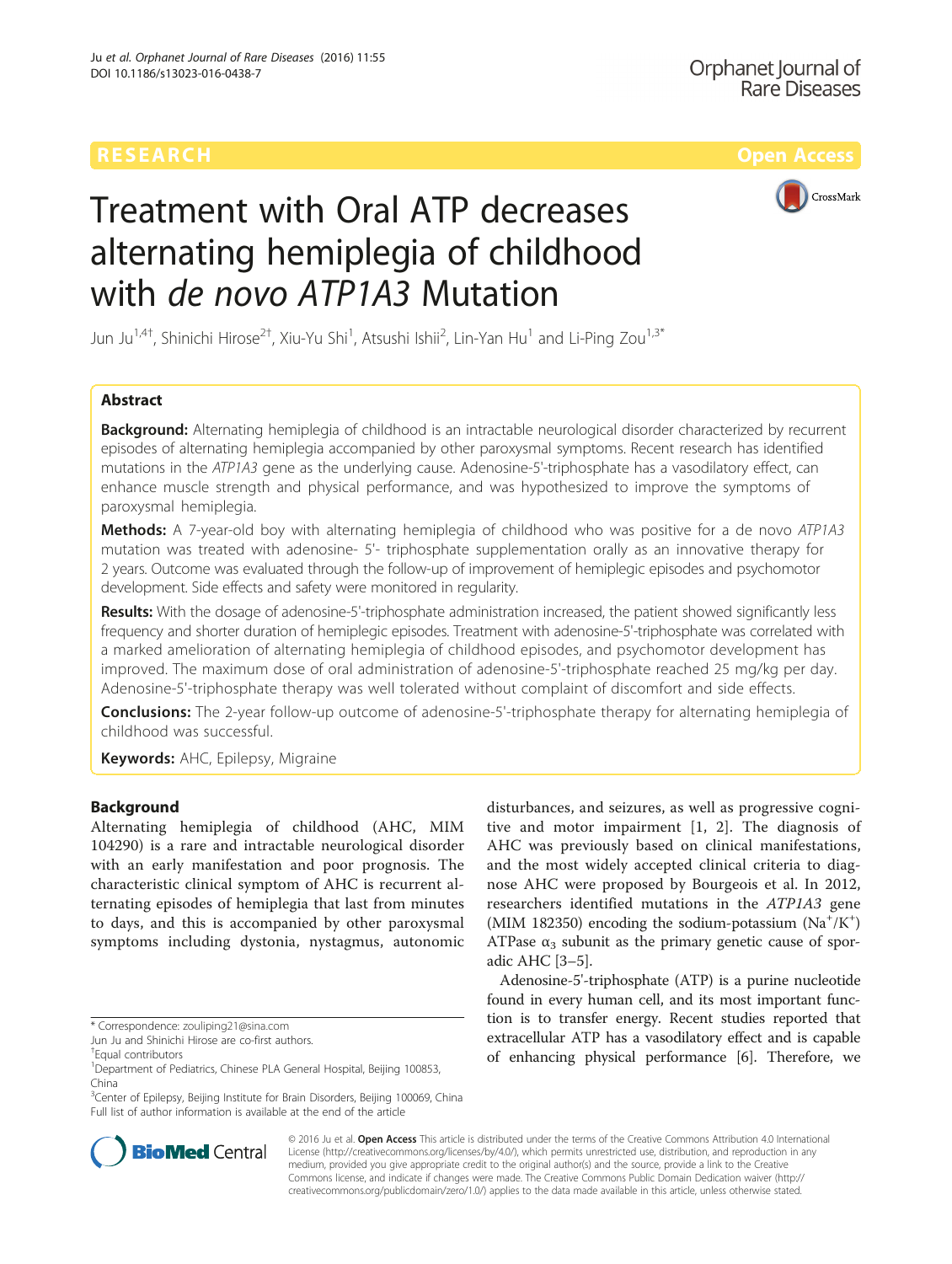hypothesized that ATP might ameliorate motor dysfunction in hemiplegic limbs and have a therapeutic effect in patients with AHC.

Here we report a patient with AHC and a *de novo* splice-site mutation in  $ATP1A3$  (c.2542 + 1 G > A) who was treated with oral ATP, which decreased the frequency and severity of hemiplegic episodes.

#### Method

# Clinical course and diagnosis

The patient was a 7-year-old boy who first presented with recurrent hemiplegic episodes at the age of two and a half. The extent of hemiplegia varied and he usually experienced right-sided hemiplegia with an unsteady gait and was prone to falling. Occasionally, he had bilateral involvement with flaccid tetraparesis. The hemiplegic episodes lasted several minutes and ranged from once a week to more than 10 times per day. The first hemiplegic episode occurred when he was recovering from a respiratory tract infection; in the following days, the parents noted that triggering factors included hunger, fear, fatigue, cold, agitation, and emotional stress.

This patient was born to non-consanguineous parents after an uneventful pregnancy. There was no family history of migraine, epilepsy, or Parkinson's disease. Neurological examinations were unremarkable when the patient was not experiencing hemiplegic episodes. His early speech and motor development were largely normal; he was able to say individual words at the age of 16 months and walked unaided at 18 months old. The patient was clumsy and lacked fine motor in coordination. He had poor cognitive processing compared with normal children his age. During the initial course of the disease, the patient was diagnosed with epilepsy accompanied with Todd's paresis in the local hospital and treated with oxcarbazepine (0.3 g, Q12h, po), which had no effect on the hemiplegic episodes.

The patient was first seen at the Department of Pediatrics in Chinese PLA General Hospital at age of 3.5 years. He constantly experienced hemiplegic episodes that generally lasted 10–20 min, with the longest lasting about 40 min after a long journey. At their most frequent, the patient experienced more than 10 attacks per day, and this could continue for up to 2 weeks. Muscle strength of affected limb was grade 3, and muscle tension decreased, which could not recover during interracial period because of constant episodes. The patient exhibited no pathologic reflex. Occasionally, the patient experienced external strabismus affecting his left eye during the attacks. This patient did not present with dystonic spells, nystagmus, seizure, or autonomic disturbance (Additional file [1:](#page-4-0) Video 1: The patients' parents provided written informed consent for releasing the video of the patient as academic publication material).

Video-electroencephalography (EEG) revealed no simultaneous changes during the hemiplegic spells. There were no metabolic abnormalities; lactic acid/pyruvic acid exercise tests were unremarkable; and EEG, magnetic resonance imaging, and magnetic resonance angiography of the brain were normal. Based on the clinical manifestation and work-up results, a diagnosis of AHC was considered. No tandem mass spectrometry was performed and no mitochondrial and/or genetic testing was done. Oxcarbazepine was stopped, and flunarizine (5 mg/day) was administered for 1 year, but had no obvious effect on attack frequency or duration, therefore was stopped. Coenzyme Q10 (10 mg, Q12h, po) and carnitine (1 g, once a day) were then prescribed together, but no beneficial effects were observed. Carnation was stopped because of its expensive.

When the patient was 5 years and 10 months, a genetic diagnosis of AHC due to ATP1A3 mutation was confirmed. Specifically, the patient was determined to possess a *de novo* splice-site mutation  $(c.2542 + 1 \text{ G} > A)$ in intone 18 of the ATP1A3 gene that was not present in his parents or elder brother (Fig. [1](#page-2-0)).

### ATP treatment

This research was approved by the ethics committees of Chinese PLA General Hospital, and the patient's parents provided informed consent. Adenosine triphosphate disodium reagent was produced by Guangzhou Baiyunshan Guanghua Pharmaceutical Co. Ltd. At age of 6 years, ATP was orally administered at an initial dosage of 2 mg/day.d. When the hemiplegic episodes were aggravated, ATP was intravenously administered at 40 mg/day for 10 days. His parents were asked to record paroxysmal symptoms and side effects in detail, and blood counts and liver and renal function were regularly monitored every 3 months. His psychomotor development was also clinically assessed. Because of the worry from parents, he also continued taking coenzyme Q10 (10 mg twice a day) in the first year of treatment.

## Results

The ATP and coenzyme Q10 dosages were 20 mg twice a day (2 mg/kg/day), and 10 mg twice a day, respectively. The patient experienced fewer hemiplegic attacks that were shorter than those experienced before initiating ATP. When hemiplegic spells were evoked by a respiratory tract infection or fatigue, the symptoms would remit 2–3 days after intravenous ATP administration.

The dosage of ATP was gradually increased to 100 mg three times a day (15 mg/kg/day), and the patient experienced a marked reduction in the number of attacks, including a month without an event. Intravenous ATP administration was no longer needed even if physical or emotional triggers were present.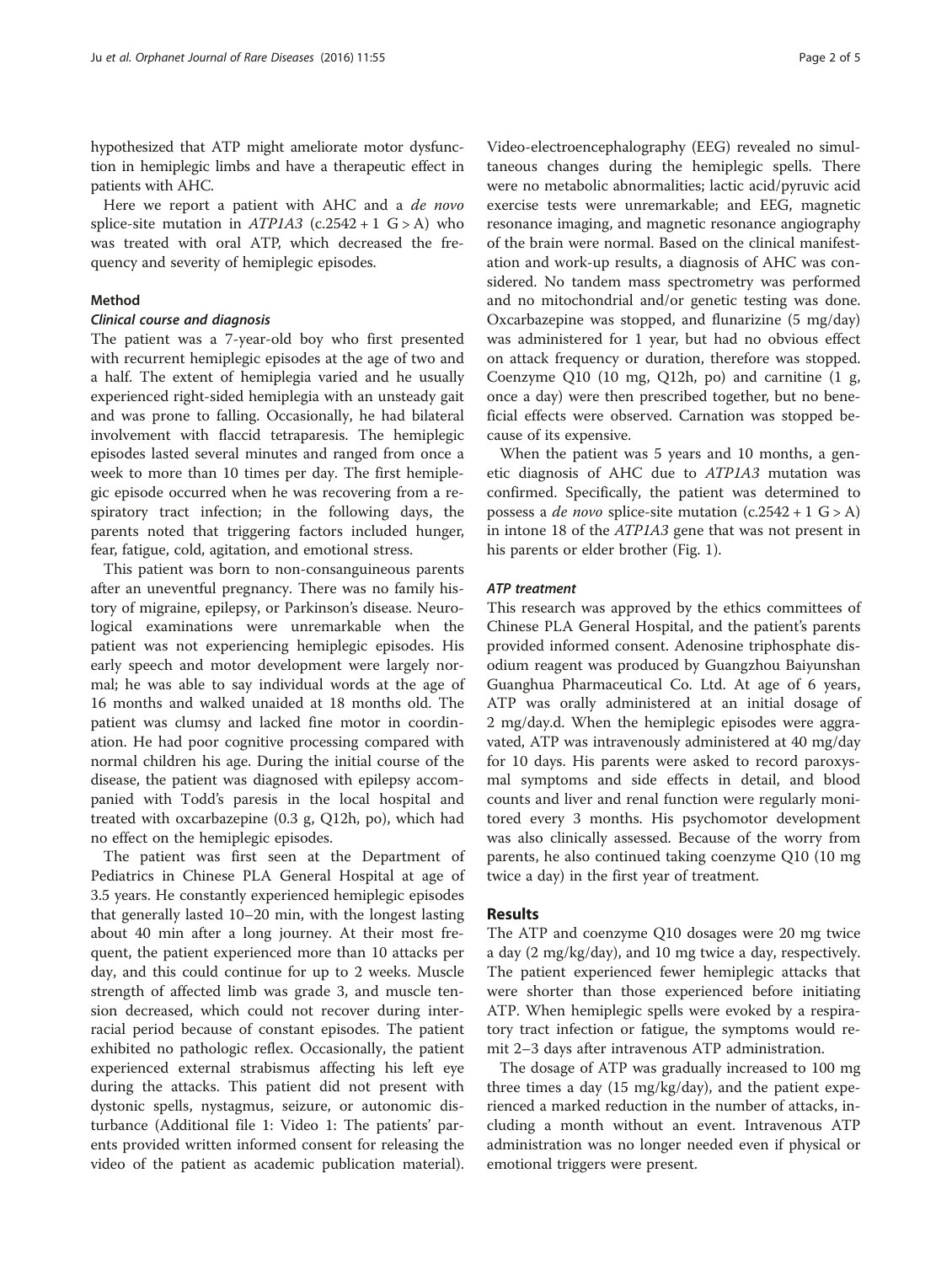<span id="page-2-0"></span>

When titrating the dosage of ATP to 160 mg three times a day (24 mg/kg/day), the patient got mild hemiplegia of the right limbs lasted for several minutes only three times over 2 months, and the paroxysms were consistently provoked by crying and overtiredness. Despite this, the episodes were much less severe (Fig. [2](#page-3-0)). The neurological physical examination shows muscle strength of affected limb was grade 4, and muscle tension decreased in the stage of attack, while no abnormal physical signs were observed in interphase.

After the patient's hemiplegic episodes were markedly reduced, the patient showed noticeable improvements in balance and fine motor coordination. He was able to run without falling over (Additional file [2:](#page-4-0) Video 2), and his academic performance improved including basic mathematical skills such as addition and subtraction and

reciting nursery rhymes. Despite these improvements, his memory and perception abilities were delayed.

With the satisfactory result accompanied of titrating the dosage of ATP, the parent was tried to discontinue coenzyme Q10 after treatment for 1 year. As a result, there was no significant change in the frequency and severity of attacks after ATP monotherapy.

At present, we have followed up for 2 years. The maximum dose of oral ATP alone has increased to 240 mg three times a day (25 mg/kg/day). There was still a hemiplegic episode every several days. We did not increase the dosage based on the acceptable effects from parents. Most particularly, every dose increase acquired attack-free for about ten days.

After administered with ATP orally for 2 years, the patient was tolerated well with no nausea, vomiting,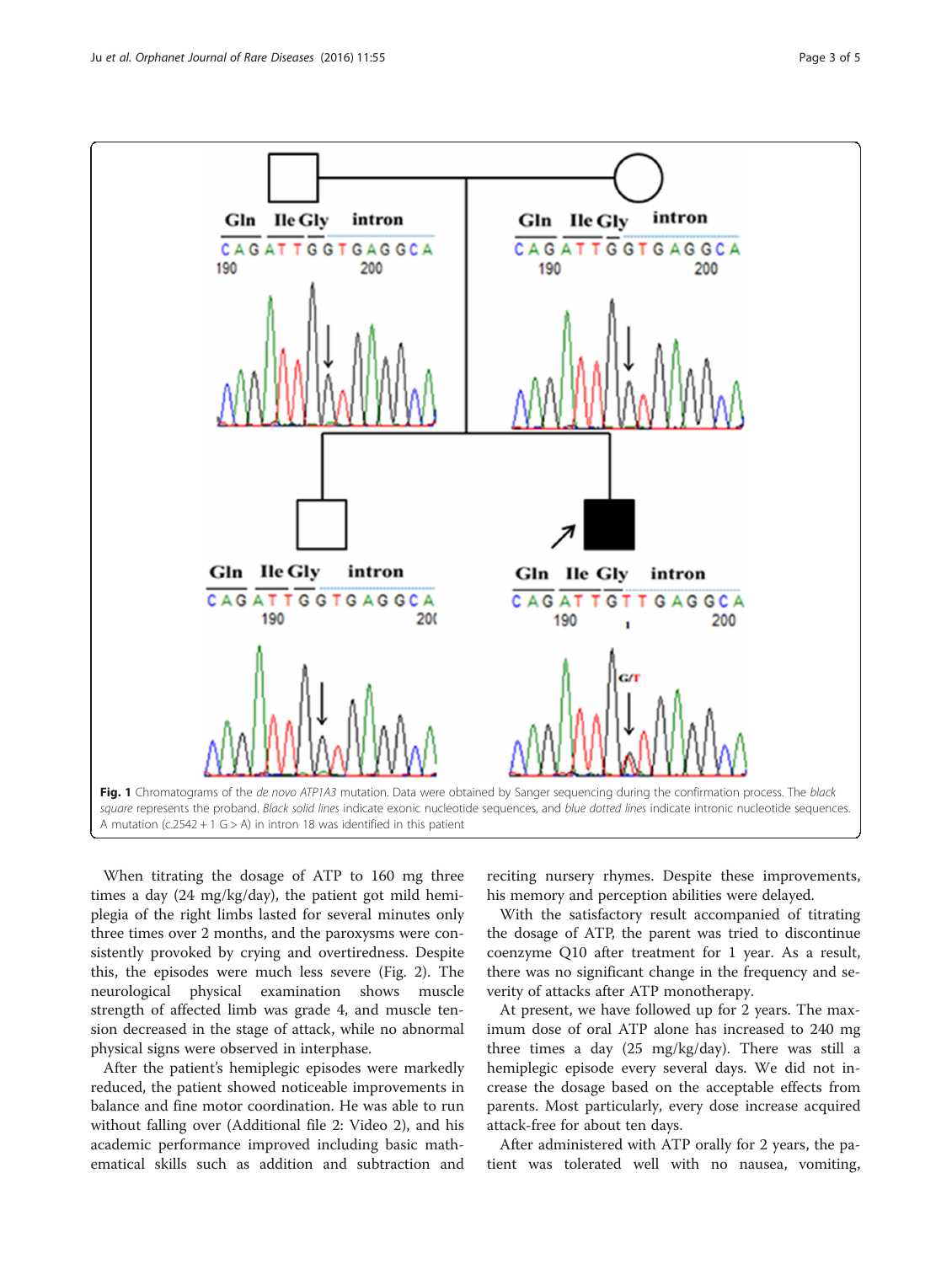<span id="page-3-0"></span>

abdominal pain, or gastrointestinal discomfort. No complaints of adverse events happened. The patient's liver parameters (glutamic-pyruvic transaminase, glutamicoxalacetic transaminase), kidney parameters (including urea, creatinine, uric acid), blood albumin, bilirubin, electrolytes (sodium, potassium, calcium, magnesium) were monitored every half a year and within normal limits, except serum uric acid occasionally reached slightly higher than the upper limit, which indicated that prolonged ATP administration was safe.

# **Discussion**

Since AHC was first described, various drugs have been administered to reduce symptoms, but none has been particularly effective. Flunarizine is the first-line treatment, and several studies have reported that it reduces the severity, duration, and frequency of hemiplegic spells [[7\]](#page-4-0). However; it has proven ineffective in a considerable number of patients, underscoring the need for effective therapies to treat AHC.

Here we report the case of AHC in a patient who had a previously reported [\[4](#page-4-0), [8](#page-4-0)] de novo splice-site mutation in  $ATPIA3$  (c.2542 + 1 G > A). This mutation was rare in previous report and detected in only one patient with intellectual disability, walking problem, dystonia, hemiplegic attack, and epilepsy. The patient in our study presented a similar phenotype except epilepsy. The larger number of patient with same genotype were needed to define the clinical profiles.

In this case, we found patient showed a dramatic reduction in hemiplegic episodes and noticeable improvements in motor ability with initiation of oral ATP therapy. This treatment was well tolerated with no adverse effects in 2 years. There were notable reductions in the frequency, duration, and extent of hemiplegic episodes. A temporal correlation between treatment and therapeutic effects was observed; moreover, the patient's symptoms seemed to improve in a dose-dependent fashion. This case suggests that ATP might be an effective medication for AHC treatment.

The  $ATP1A3$  gene encodes the  $\alpha_3$ -subunit of the sodium-potassium (Na<sup>+</sup>/K<sup>+</sup>) ATPase, which is well known as transmembrane ion pumps generating chemical and electrical gradients of  $Na<sup>+</sup>$  and  $K<sup>+</sup>$  across the membrane. The gradients have a key role in cellular physiological functions, including electrical excitability of nerves and muscles. The ATP1A3 mutations would result in abnormal protein expression of Na<sup>+</sup>/K<sup>+</sup> ATPase. Moreover, ATP, serving as a direct source of energy in living cell, provides energy for the ATPase. Supplementation of ATP may improve the dysfunction of Na<sup>+</sup>/K<sup>+</sup> ATPase to alleviate symptoms. However, functional studies of ATPase and genotype-phenotype correlations of ATP1A3 mutations should be further investigated [\[8\]](#page-4-0).

Extracellular ATP can influence neurotransmission, muscle contraction, cardiac function, platelet function, vasodilatation, muscle oxygenation, and liver glycogen metabolism. ATP has been used as an adjuvant therapy for progressive muscle atrophy, supraventricular tachycardia, cerebral hemorrhage, cardiac insufficiency, myocardial diseases, paroxysmal atrial tachycardia, and hepatitis [\[6](#page-4-0)]. A recent randomized, double-blind, controlled study confirmed that oral supplementation with ATP (120 mg three times a day) increased quadriceps strength and benefitted patients recovering from total knee arthroplasty [[9\]](#page-4-0). Another group reported that oral ATP administered as a disodium salt increased blood flow in exercising animals and humans, which could improve oxygen and nutrient delivery to the muscle and